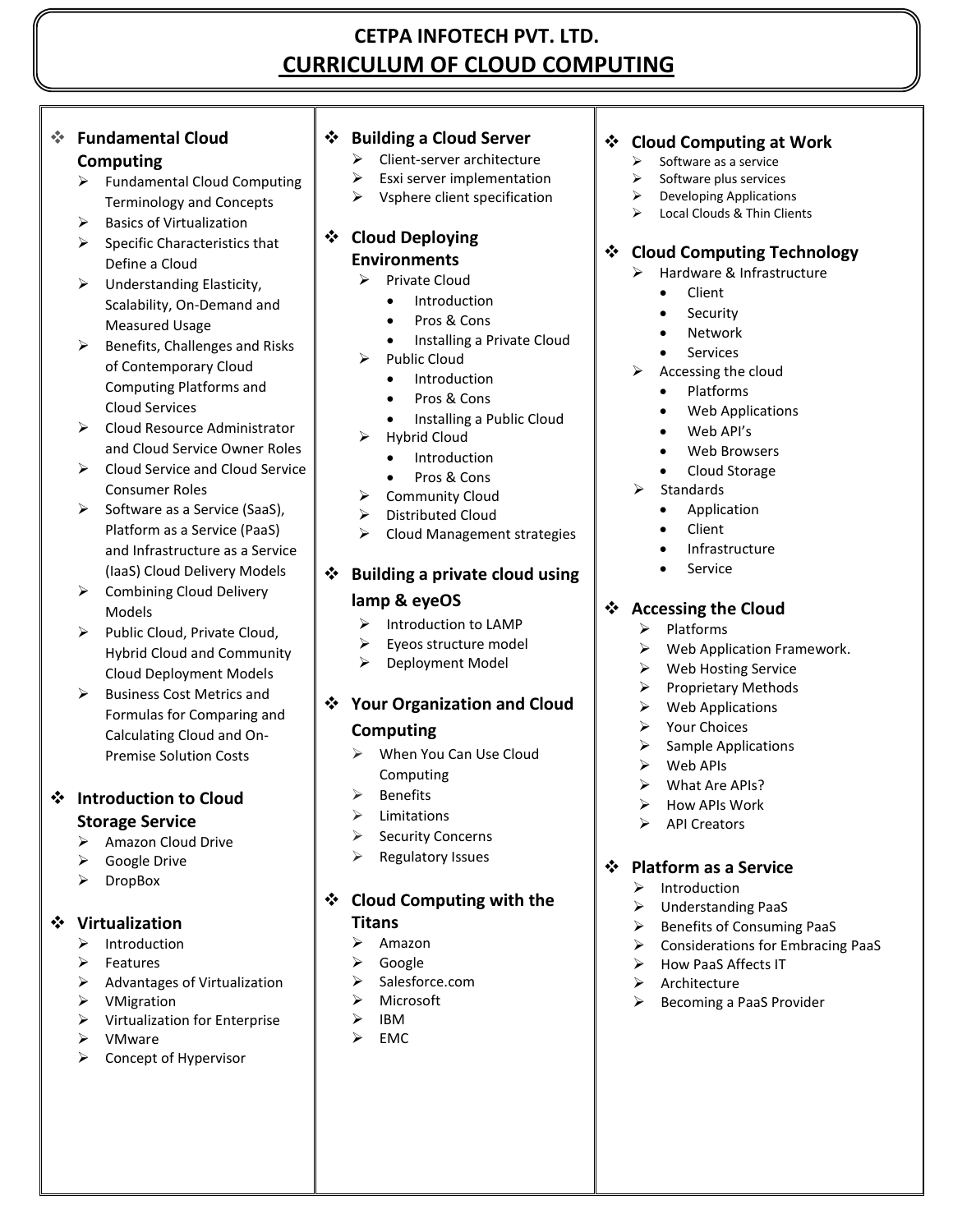| ❖ | <b>Exploring the technical</b>                                                                         |  |  |  |
|---|--------------------------------------------------------------------------------------------------------|--|--|--|
|   | foundation for PaaS                                                                                    |  |  |  |
|   | Specifying the components of<br>⋗<br>PaaS                                                              |  |  |  |
|   | ⋗<br>Analyzing vendor PaaS                                                                             |  |  |  |
|   | provisions<br>➤<br>Selecting an appropriate                                                            |  |  |  |
|   | implementation                                                                                         |  |  |  |
|   | ⋗<br>Building services with solution                                                                   |  |  |  |
|   | stacks<br>⋗<br>Evaluating the architecture of                                                          |  |  |  |
|   | vendor-                                                                                                |  |  |  |
|   | $\blacktriangleright$<br>Specific platforms.                                                           |  |  |  |
|   | $\blacktriangleright$<br>Live implantation with<br>Salesforce.                                         |  |  |  |
|   | <b>Introduction to</b>                                                                                 |  |  |  |
|   | Salesforce.com CRM and                                                                                 |  |  |  |
|   | <b>Force.com Platform</b>                                                                              |  |  |  |
|   | <b>Essentials of Salesforce.com</b><br>⋗                                                               |  |  |  |
|   | CRM and Force.com Platforms                                                                            |  |  |  |
|   | ➤<br>Salesforce.com CRM Navigation<br>& Functionality                                                  |  |  |  |
|   | $\blacktriangleright$<br>Data Models                                                                   |  |  |  |
|   | $\blacktriangleright$<br>Architecture of                                                               |  |  |  |
|   | Salesforce.com CRM                                                                                     |  |  |  |
|   |                                                                                                        |  |  |  |
|   | <b>Developing Own</b>                                                                                  |  |  |  |
|   | <b>Application</b>                                                                                     |  |  |  |
|   | Creating a New App<br>➤                                                                                |  |  |  |
|   | <b>Creating Fields</b><br>$\blacktriangleright$                                                        |  |  |  |
|   | ≻<br><b>Managing Record</b>                                                                            |  |  |  |
|   | <b>Create Custom Object and</b>                                                                        |  |  |  |
|   | Relationships                                                                                          |  |  |  |
|   | ➤<br>Create custom objects                                                                             |  |  |  |
|   | $\blacktriangleright$<br>Relate the Objects                                                            |  |  |  |
|   | $\blacktriangleright$<br>Create Tabs.                                                                  |  |  |  |
|   | $\blacktriangleright$<br>Assign tabs with objects<br>$\blacktriangleright$<br>Create a relation Record |  |  |  |
|   |                                                                                                        |  |  |  |
|   | <b>Using Formulas and</b>                                                                              |  |  |  |
|   | <b>Validation Rules</b><br>➤<br>Create a formula                                                       |  |  |  |
|   | $\blacktriangleright$<br>Calculating line item                                                         |  |  |  |
|   | $\blacktriangleright$<br>Play with a Roll-Up Summary                                                   |  |  |  |
|   | Field                                                                                                  |  |  |  |
|   | Play with Validation Rule<br>≻                                                                         |  |  |  |
|   | $\blacktriangleright$<br><b>Test the Validation Rule</b>                                               |  |  |  |
|   |                                                                                                        |  |  |  |
|   |                                                                                                        |  |  |  |

# **Workflow**  $\triangleright$  Create Workflow  $\triangleright$  Manage Approvals Define Workflow Rules  $\triangleright$  Test the Workflow Rules

**Automating Processes Using** 

### **Creating an Approval Process**

- $\triangleright$  Email Template
- **►** Create New Approval Process
- ▶ Create a Custom Profile
- $\triangleright$  Create or manage a User
- $\triangleright$  Test the Approval Process

## **Creating Reports and Dashboards**

- $\triangleright$  Create a Tabular Report
- $\triangleright$  Create a Matrix Report
- ▶ Create a Dashboard
- Create a Summary Report

#### **Adding Programmatic Logic with Apex**

- $\triangleright$  Create an Apex Trigger Definition
- Define a List variable
- $\triangleright$  Iterate through the List and fields
- $\triangleright$  Test the Trigger

#### **Adding Tests to Your App**

- ▶ Create Apex Test Classes
- $\triangleright$  Test Methods to the class
- Write Code to Execute
- $\triangleright$  Execute the Test

## **Building Custom User Interface Using Visual force**

- $\triangleright$  Create a Visual force Page
- $\triangleright$  Add a Style sheet Static Resource
- $\triangleright$  Add a Controller to the Page
- $\triangleright$  Display the information on Visual force Page
- $\triangleright$  Add Inline Editing Support

# **Software as a Service**

- $\triangleright$  Introduction
- Understanding SaaS
- $\triangleright$  Benefits of Consuming SaaS
	- $\triangleright$  Considerations for Embracing SaaS
	- > The Service-Centric IT
	- $\triangleright$  How SaaS Affects IT

## **Infrastructure as a Service**

- $\triangleright$  Introduction
- $\triangleright$  Understanding IaaS
- $\triangleright$  Benefits of Consuming IaaS
- $\triangleright$  Considerations for Embracing IaaS
- $\triangleright$  How IaaS Affects IT
- $\triangleright$  Architecture
- $\triangleright$  Becoming a laaS Provider

## **Deploying Infrastructure as a Service (IaaS)**

- $\triangleright$  Accessing IaaS
- $\triangleright$  Provisioning servers on demand
- $\triangleright$  Handling dynamic, Elastic IP and static IP addresses
- $\triangleright$  Tools and support for management and monitoring
- $\triangleright$  Accessing Amazon AWS management console
- $\triangleright$  Recognize AWS Global Infrastructure
- $\triangleright$  Security Major

#### **Introduction to AWS**

- $\triangleright$  Navigate the AWS Management Console
- Recognize AWS Global Infrastructure
- $\triangleright$  Describe the security measures AWS provides
- **▶** AWS Storage
- $\triangleright$  Identify key AWS storage options
- Create an Amazon S3 bucket
- $\triangleright$  and manage associated objects
- $\triangleright$  Identify the different AWS compute and networking options
- $\triangleright$  Create an Amazon EC2 instance
- Use Amazon EBS with Amazon EC2